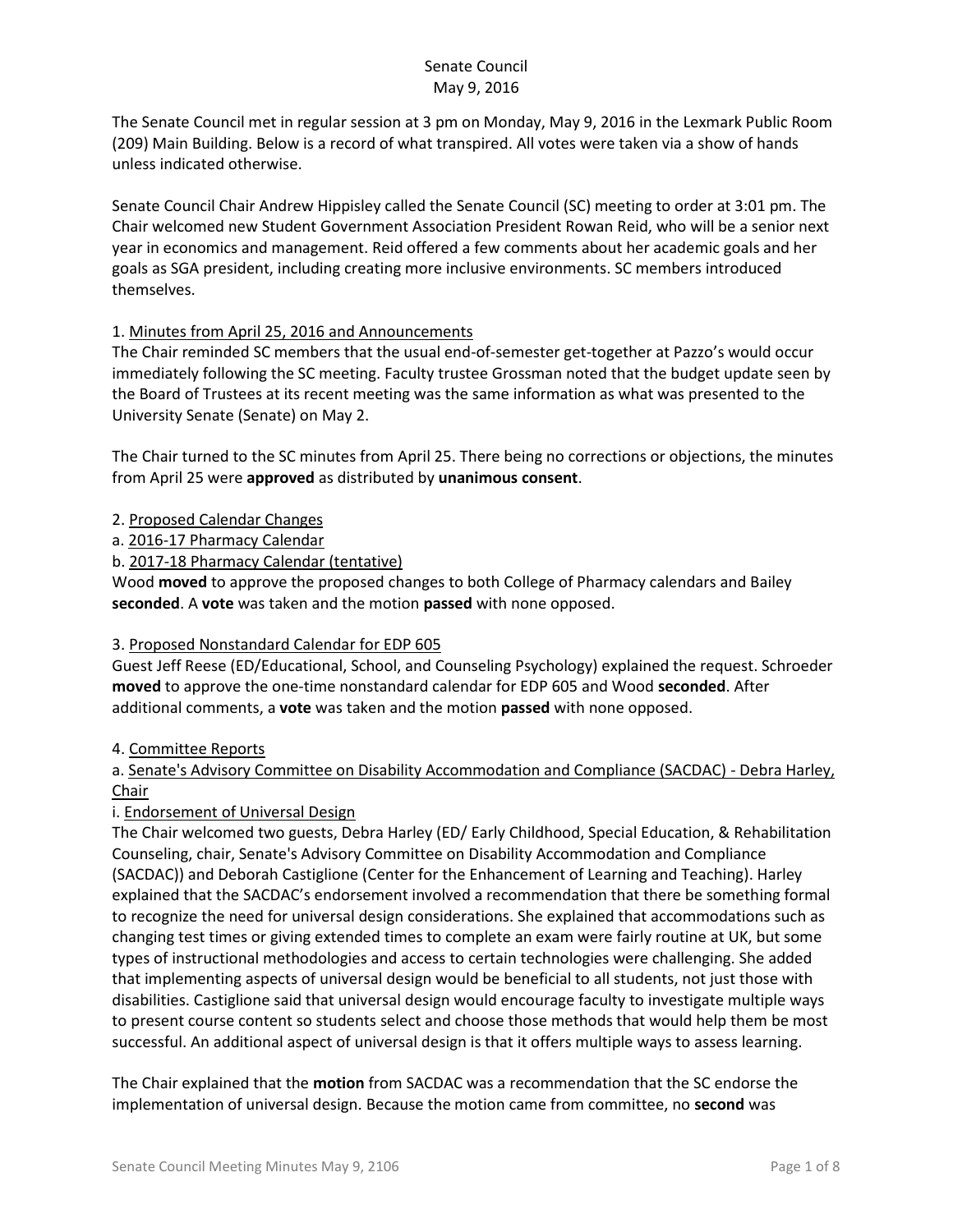required. He asked Castiglione to further explain what the endorsement would mean for the Center for Enhancement of Learning and Teaching (CELT). Castiglione explained that there are no policies or structure on campus for universal design. If a student needs alternate access to course content and it is not provided, it could be grounds for a lawsuit. She said that in the prior year a student did not have access to course content because it was not captioned; it took two months of discussions to determine who would pay for the captioning expense and UK was fortunate that it did not lead to legal action. Castiglione opined that it should not take two months to help a student with a disability and that many schools are being sued for not providing course content in a way that all students can access. She said that many nonprofit organizations and the United States' Department of Justice were supportive of students who requested universal design accommodations. There was a relatively recent lawsuit against UK regarding the lack of closed captioning at Commonwealth Stadium which was resolved in favor of the complainant. The lack of universal design considerations is a known issue at UK and she was concerned that if UK did not become proactive it would be the next school in legal trouble. She noted that resolutions due to court action(s) were more expensive than if UK put things into place on its own.

Wood asked how a SC endorsement would help the matter. Harley said that SACDAC was looking at the current Senate policy on student accommodations and that universal design considerations could be added to the section in the *Senate Rules* (*SRs)* that pertains to student accommodations. Wood said that she supported the general premise but was concerned about who would pay for transcriptions, etc. and did not want to inadvertently take an action that would require individual departments to fund the various components of universal design. Castiglione explained that utilization of universal design was a top-down mandate at many schools, but in the absence of that at UK, she and others were attempting to create awareness of the situation and help faculty and administration to begin making decisions which would lay a groundwork. She said endorsement from SC could be shared with other entities to reinforce the critical good that universal design considerations would bring. She said the ultimate goal would be for the Provost's office to pay for universal design needs, not individual departments.

In response to a question from Porter, Castiglione further explained that universal design was not a cutand-dried descriptor – it would depend on the type of class and the content matter. Captioning has been specifically called out due to so much reliance on video, in part because it would benefit many types of students, not just students who are hard of hearing. Closed captioning would allow students to access video content on a smart phone or other portable device. Grossman opined that there was a lot of faculty and administrative overlap in the issue of universal design and that it would be most useful for a joint faculty-administration body to review a variety of universal design-related considerations, not the least of which could be measures UK can take to encourage faculty to consider incorporating universal design into course design. Reid commented that endorsement would be a good first step for them to take to the Provost to start to demonstrate the support from affected groups and broaden the conversation to include those who do not have a direct stake in implementation of universal design components.

Blonder expressed concern that the requirements for universal design could fall on the faculty member who creates a course; use of technology, entertainment and design (TED) talks and YouTube videos are more and more common and she said she did not have the ability to caption those types of teaching tools. She wondered about additional issues, such as when captioning would need to be done, how she would know if she needed to do it, and how to resource the entire activity. Castiglione replied that the onus was currently on the faculty member, but if Provost Tracy provided funds, it could be resourced. She said there was a need to create future plans but the initial goal was funding for emergencies. Next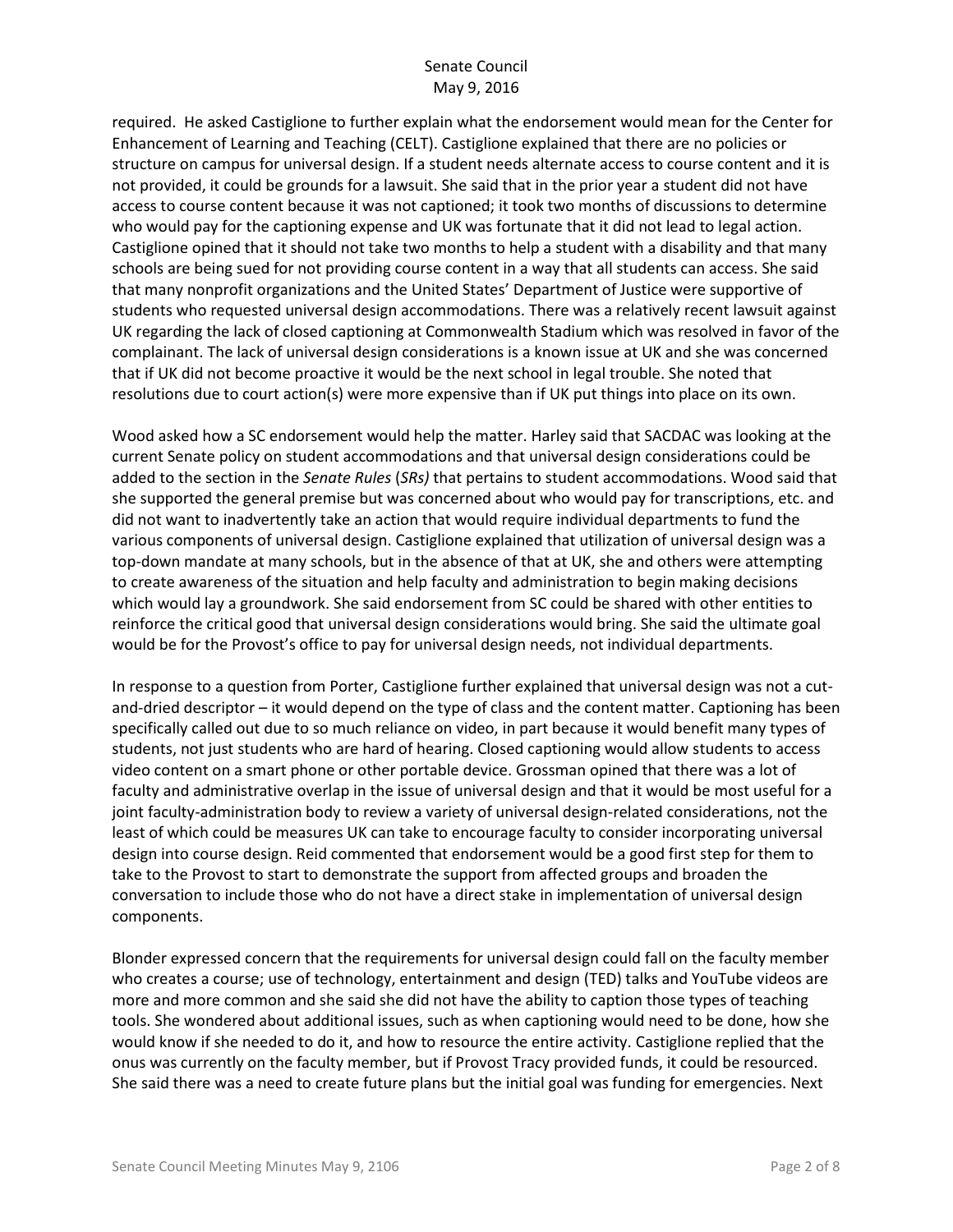steps would include discussions with appropriate entities on discounts for captioning, as well as training students to do the work in-house.

The Chair commented that SC endorsement would send a message to the Provost that the SC agreed with SACDAC's suggestions and would like the Provost to investigate ways to do something about it. Brown said that eLearning Innovation Initiative (eLII) grants had specific requirements but that captioning was not one of them. He opined that the online environment was accessible now but that lacking captioning may destroy the accessibility that goes hand-in-hand with online learning. He was not sure how to actually caption a TED talk. It was a bit simpler if he creates a video of himself and knows in advance that it needs to be captioned; echo360 can assist with recording and automation is part of UK's Canvas system. Recording videos is much easier than captioning them. Castiglione responded that if a student is in a class and needs the accommodation of a transcript for a video, UK would be legally required to provide that; it is a legislative mandate that UK is not currently following. She said she and others wanted to make captioning as easy as possible for faculty but cannot do anything in that realm until senior leadership starts to pay attention to the issue and provide sufficient resources.

Kraemer said that he thought everyone present supported the general philosophy about ease of access; he said he was concerned about endorsing the concept and inadvertently implying that such activities should be processed through the SC or Senate. He also expressed concern about allowing students to choose pedagogy. Kraemer thought that the rules proposal for changes would indeed need to be routed through Senate, which could signal to the Provost that the funding needed to follow. He said he did not want the Provost to misread the endorsement of universal design as the creation of new *SR*.

The Chair stated that SACDAC's endorsement of universal design was certainly in line with that committee's charge, but said he did worry about the consequences of endorsing something that was not fully detailed. He wondered if SC would feel more comfortable about endorsement if there were more details about implementing universal design, as well as information on how the *SRs* would change if the endorsement were operationalized. He noted there was still a motion on the floor, from SACDAC, to recommend that the SC endorse the implementation of universal design. Grossman **moved to amend the motion** by changing "endorse" to "accept" and also add "and ask Provost Tracy to work with SACDAC to propose mechanisms by which the items proposed in the report can be more broadly disseminated among faculty, operationalized, and resourced." Grossman said the intent was to encourage people to think of these things but also do so realistically. Bailey **seconded**. There was additional discussion about who should be involved; Harley commented that SACDAC included representatives from the Disability Research Center, the Center for the Enhancement of Learning and Teaching, and the Equal Employment and Opportunity office, as well as the academic ombud. Grossman commented that SACDAC had the authority to include other individuals as resources.

Porter asked for an example of universal design, other than captioning. Castiglione said that students could be provided with a podcast of a lecture, as well as a written document, so the student could use the resource that most benefitted an auditory learner or a student who preferred to read content. Another form of universal design would be giving students the choice of a topic so a student could pick one that they are more comfortable with or know more about. Castiglione explained that universal design helps those with disabilities but is also concerned with giving all students the choices and options they need to succeed. Bailey asked what would happen if a faculty member had to spend thousands of dollars to upgrade materials to accommodate a student – he opined that if it happened to one of his classes, he would have to cancel the course entirely. He asked about how universal design would affect a field trip if one student had mobility problems. Harley explained that if a field trip was part of a class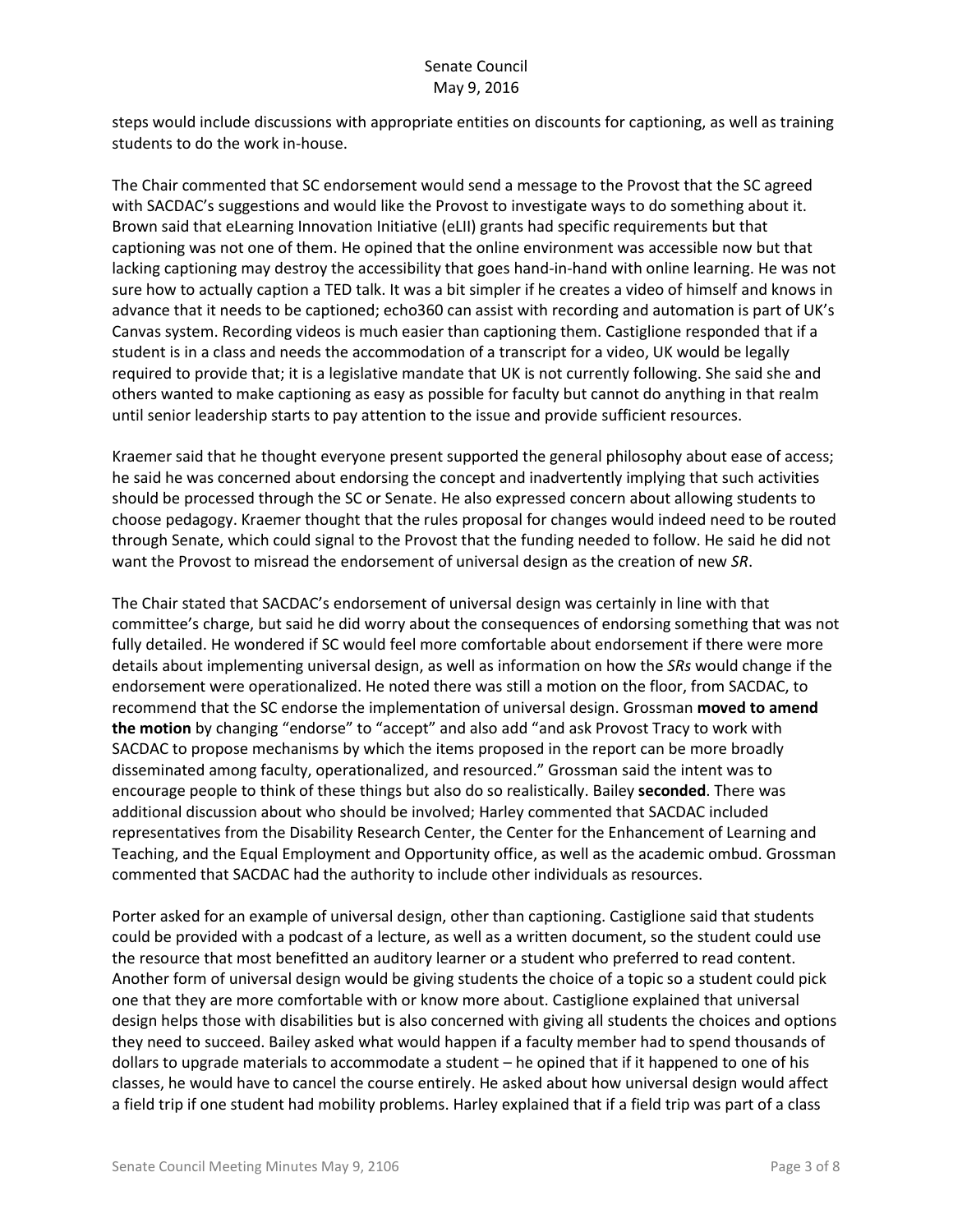assignment, the student with movement issues had the right to participate in the same activities as any other student in the class. The Disability Resource Center could assist with such a dilemma, possibly helping to identify an accessible vehicle so the mobility impaired student could participate, too. Castiglione suggested that universal design involved incorporating certain aspects into a course before it was needed. A specialized component would be described as "universal design" if it was built into the course; the same specialized component, if arranged for after the fact, would be considered "an accommodation." There were additional comments from SC members. A **vote** was taken on the motion to amend and the motion **passed** with none opposed.

A **vote** was taken on the amended motion that the SC accept the SACDAC's report on universal design and ask Provost Tracy to work with SACDAC to propose mechanisms by which the items proposed in report can be more greatly disseminated among faculty, operationalized, and resourced. The motion **passed** with none opposed and one abstained. McCormick noted that Brown chaired the Senate's Committee on Distance Learning and eLearning and he might be a useful resource for SACDAC.

# b. Senate Admissions Advisory Committee (SAAC) - Katherine McCormick, Chair

#### i. Final Report

McCormick noted that she and University Registrar (and associate provost for enrollment management) Don Witt had previously shared the information, but it had been in presentation format, not a written report. McCormick summarized that the Senate's Academic Advising Committee (SAAC) recommended for fall 2016 an incoming freshman class of 5,150 and an average ACT score of 25.5.

There was discussion among SC members about how the SAAC works with administration to recommend enrollment and average ACT scores. Kraemer suggested that the SC see very detailed, comprehensive enrollment reports annually. He said he was not sure how many students were being admitted who by standards set by the Kentucky Council on Postsecondary Education (CPE) were not prepared for college. He was concerned that the average ACT score hid the scores of students who are not prepared to be at UK. He said a report broken down by other demographics would be beneficial. Wood supported Kraemer's comments, saying that quartiles and distributions were the key to understanding information. She referred in a complimentary way to Witt's recent presentations to SC and Senate, which included box plots, mean, median, quartiles, and extremes. McCormick added that a good, additional goal for the 2016-17 year would be reviewing the participation of faculty in the awarding of scholarships. Reid suggested that the SAAC also look at the other attributes that a student brings with them to UK, in addition to test scores. She said that students cannot be defined by a singular aspect and that it would be interesting for SAAC to look into what qualifies a student for admission beyond a test score, which has not been quantified or described elsewhere.

The Chair noted that the Senate's committee structure could be an item for discussion at the SC's annual summer retreat. Wood **moved** to accept the SAAC's report and Schroeder **seconded**. A **vote** was taken and the motion **passed** with none opposed.

## c. Senate's UK Core Education Committee (SUKCEC) - Karen Badger, Chair

## i. UK Core Report

Guest Karen Badger, chair of the Undergraduate Council (UC) and of the Senate's UK Core Education Committee (SUKCEC), gave a report to SC members on both UC and SUKCEC. Regarding UKCEC, Badger said it had been lacking a few area experts and there had been some courses in the queue for some time. At the present time, all area experts were in place and only five courses were awaiting UKCEC approval; she thought those five could be reviewed over the summer so UKCEC could start fresh in the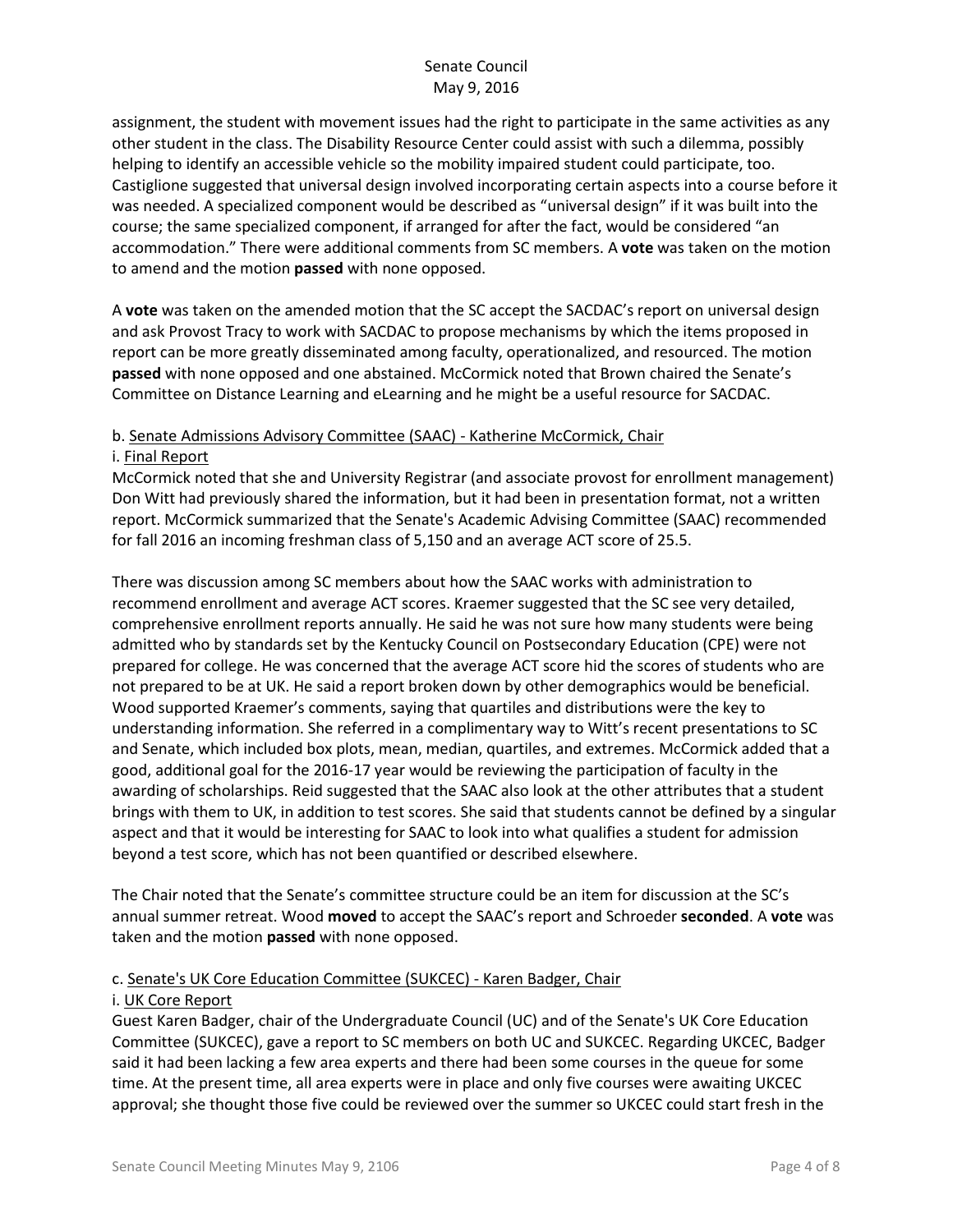fall. Regarding the UC, Badger said that 289 individual proposals were reviewed and approved over the course of the academic year. Another 20 proposals were on the UC's agenda for the following day; if only half of them are approved, it would mean the UC exceeded the amount received and approved in any prior year. Badger reviewed the general statuses of a few of the UC's pending proposals. She said having SC deadlines for processing curricular approvals was very helpful in the planning process, although procrastinators seemed to come out of the woodwork at the end of the year, resulting in the UC being slammed at year's end. In response to a question from McCormick, Badger opined that the UC needed more members – some colleges were completely unrepresented and there were only 11 individuals in place to review proposals.

Grossman suggested that at the UC's summer retreat, it spend a little time on proposing changes to the *Senate Rules* (*SRs*) to change the size and composition of the UC to better carry out its duties. Schroeder, chair of the Senate's Academic Programs Committee (SAPC), commented that many program proposers were frustrated with the review process by the time their proposals reached the SAPC. Schroeder acknowledged that the UC was shorthanded, but wondered if there were any possible fixes. Badger commented, and Schroeder concurred, that one big problem was contact persons who are not engaged or responsive. Badger explained that the UC recently approved a proposal that was first reviewed by the UC in August 2015 – it was May 2016 before the contact person delivered the requested information! Badger also commented that there would be 10 new members on the UC, which would be a large learning curve and could slow down the approval process temporarily. She said that training would be offered at the summer retreat and that a new member was always paired with a seasoned member to help with onboarding. Another problem the UC encounters is that the *SRs* prohibit faculty from serving a second consecutive term.

Grossman **moved** to waive *SR 1.3.3.4* ("Undergraduate Council," "Terms and Vacancies") to allow the chair of the UC to identify up to five current members to be allowed to serve an additional three-year term. Bailey **seconded**. A **vote** was taken and the motion **passed** with none opposed. The Chair suggested, and Badger confirmed, that the UC would propose revisions to the SRs to accommodate a number of membership-related issues.

Badger then moved to a few of issues related to the UK Core curriculum. She explained that a subset of UKCEC had been formed to look into how to increase the diversity-related experiences that students get from UK Core. The growing sentiment was that learning about diversity was a developmental process and that a requirement for a single course will not create the change that UK needs. Students need opportunities for experiential, hands-on activities and ways in which to develop self-awareness and increase the number of interactions with diverse groups. One tangential issue is that UK accepts as transfer credits the work conducted for general education at another Kentucky university. Even if UK Core is adapted to improve diversity education, transfer students will not be affected due to the transfer agreements already in place. Badger said that it seemed more likely that there would be a tiered approach, such as an introductory-type class, followed by a course that follows up on the concepts introduced earlier in the curriculum. She said the diversity issue would be on the UKCEC's retreat agenda this summer. She said it was likely there would be a forum in the fall for faculty and students to offer their ideas, too.

Badger also related the UKCEC's intent to prevent double dipping within the major. She explained that some programs and majors were creating UK Core courses within a major so that students could take once course and satisfy both a program requirement and a UK Core requirement. Such courses have prerequisites that mean the courses are closed to any students other than those enrolled in that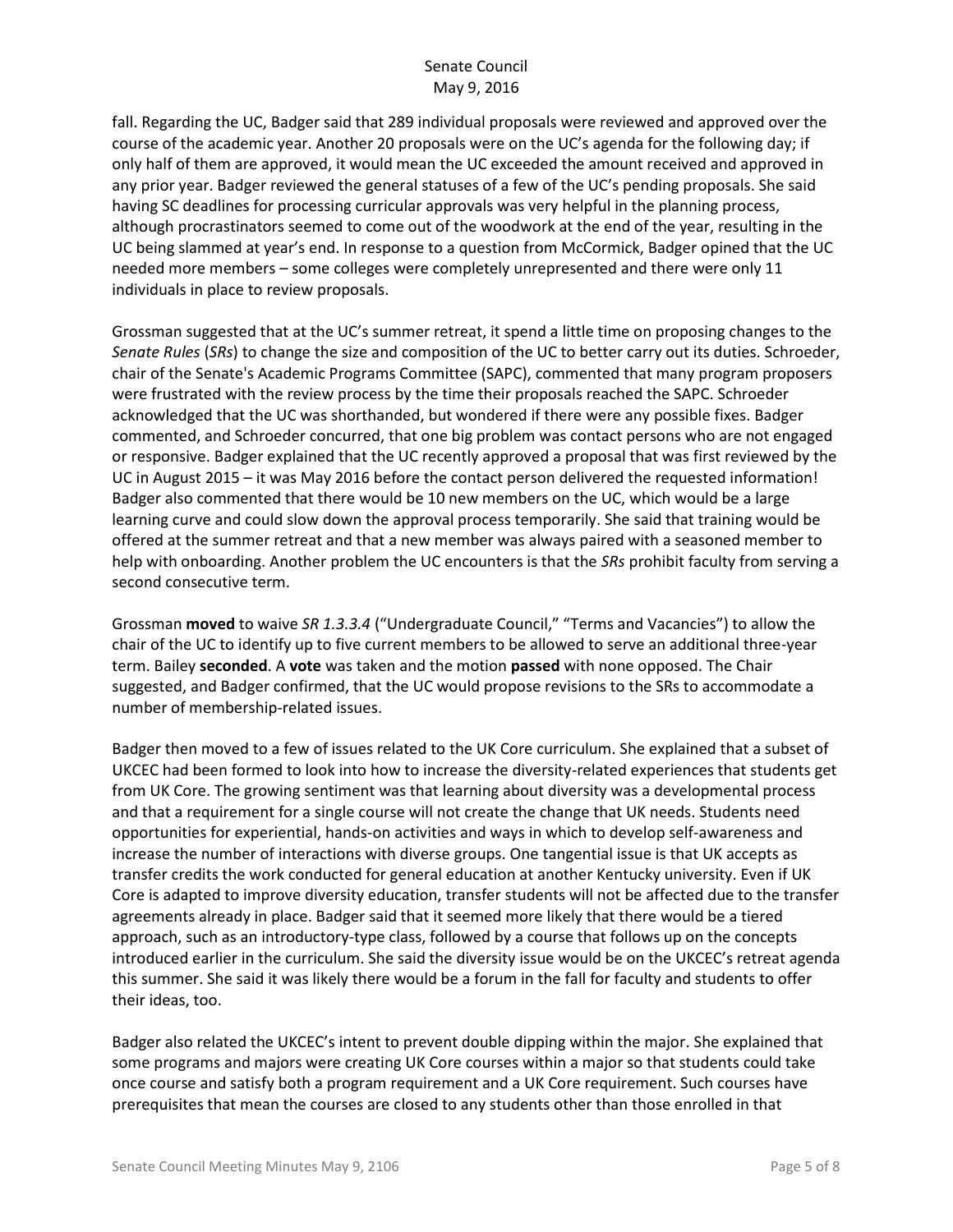particular major or program. There will be no movement backwards, but in the future, UKCEC will not allow UK Core courses to have prerequisites that limit the diversity of programs represented in an individual course. She also said that UKCEC was not likely to approve any additional 500-level UK Core courses – UK Core should be something completed earlier on in a student's academic career. In alignment with these sentiments, she was happy to report that the Department of Philosophy was already developing a 300-level course on race and privilege. She said UKCEC would send out a call for diversity-related courses to all colleges.

Grossman encouraged Badger to reach out to certain involved students, such as the representatives of UK's Black Professional and Graduate Student organization. Reid offered to send Badger the contact information for some relevant students who would be interested in engaging with UKCEC about diversity-related courses.

## 5. Nominees for Honors College Transition Committee

The Chair thanked SC members and senators who had sent in nominations of senators to serve on the Honors College Transition Committee (HCTC). He noted that the nominees identified by SC will be the SC's nominees – the SC was not suggesting names to Provost Tim Tracy, but rather was identifying the two who will serve on the HCTC. [The Provost's appointees must be appointed in consultation with the SC.] SC members reviewed a handout of nominees sent in by senators, which included a brief rationale for the nomination and a note about whether the individual was nominated by more than one senator. SC members evaluated the rationales, as well as an appropriate mix of college representation. During discussion, SC members emphasized that nominees should be faculty with experience teaching in Honors.

SC members discussed the 11 senator nominees at length, eventually deciding upon two senators from two different colleges. SC members offered a third nominee and the Chair said that if the first two individuals were unable or unwilling to serve, he would go to the third senators identified by SC as a good fit for the HCTC. There were no objections to this plan.

The Chair then said that Provost Tracy had shared the Provost's proposed nominees, from three categories: Honors faculty of record nominees, department chair nominees, and Provost's representative nominees. The Chair asked that SC members keep the names of the proposed nominees confidential, because they had not been contacted and were not official nominees. SC members had no comments or suggestions about the Provost's representatives, although there was significant discussion regarding the Honors faculty of record nominees and department chair nominees. Multiple SC members commented that many of the Provost's nominees were at the associate dean level, which did not reflect the sentiment of the SAOSC's recommendation<sup>1</sup> that the HCTC be comprised primarily of faculty. There was extensive discussion regarding who the SC believed to be appropriate nominees for the HCTC; SC members were concerned with college diversity and racial diversity of the overall HCTC, as well as

 $\overline{\phantom{a}}$ 

<sup>&</sup>lt;sup>1</sup> [SAOSC's recommendation, approved by the University Senate on April 11, 2016: "The Honors Transition Committee should be appointed by the Provost in consultation with the University Senate Council and College Deans and broadly representative of the University of Kentucky community. The recommended composition is 15 members (6 from the current Honors Faculty of Record, 4 Department Chairs, 1 Honors undergraduate student, 2 elected University Senators, and 2 representatives of the Provost). The committee should consult with the entire Honors Faculty of Record, and with the chairs of the following Senate Committees: Academic Organization and Structure, Academic Programs, and Academic Planning and Priorities".]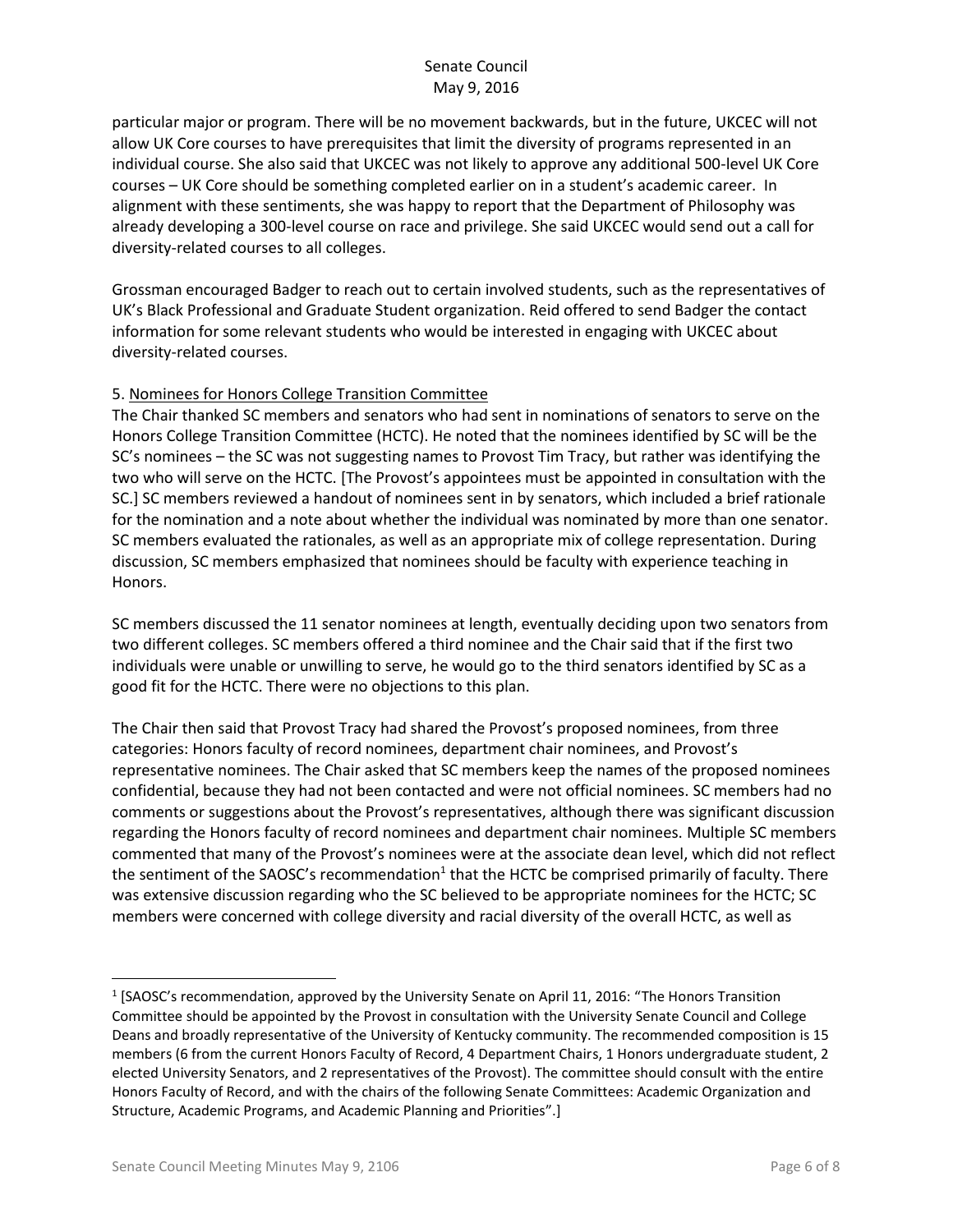ensuring that HCTC members were faculty who had taught in the Honors program, or who had current or previous experience as a department chair.

One SC member strongly advocated for a representative of a certain college who was an associate dean. Other SC members were wary of including an associate dean on a faculty-led committee, even though it would mean that college would not be directly represented on the HCTC. SC members ultimately agreed to recommend that Provost Tracy replace three of his six nominees from the Honors program faculty of record with other Honors program faculty of record. Regarding the Provost's suggestions for department chairs, the SC recommended that one of the two suggested department chairs be replaced by a current or former department chair from the College of Arts and Sciences (AS); SC members had no suggestion as to the specific AS department chair nominee.

## 6. Senate Meeting Roundtable

## a. Provisional Approvals

SC members discussed the proposals that were on the Senate's May meeting agenda, but which were not reviewed or voted on due to lack of quorum. Brown opined that while the SC cannot change the *SRs* on its own, it can waive a rule(s) and then in the vacuum of policy the SC can fill it with something else. Wood likened it to things being provisionally approved by SC, until the Senate reviews and approves them in September.

Brown **moved** to waive *Senate Rules 5.4.3.1* ("Composition and Communication") and allow the proposed policies (as described in the Senate's agenda items) to be in effect provisionally until the Senate discusses it at the September Senate meeting. Porter **seconded**. There being no discussion, a **vote** was taken and the motion **passed** with none opposed.

Porter **moved** that the SC waive *Senate Rules 4.2.2.1* ("Admission to College of Nursing") and *Senate Rules 4.2.3.3* ("College of Medicine") and allow the proposed policies (as described in the Senate's agenda items) to be in effect provisionally until the Senate discusses it at the September Senate meeting. Wood **seconded**. There being no discussion, a **vote** was taken and the motion **passed** with none opposed.

SC members agreed that the remaining two agenda items from the May meeting<sup>2</sup> could not be provisionally approved by SC and would have to wait until the September Senate meeting for any action.

## 7. SC Retreat Planning

l

SC members discussed possible agenda items for the retreat. Below is the list of topics that were mentioned.

- Senate's committee structure
- Academic and curricular functions of units in Undergraduate Education being reorganized
- Philanthropy-based name changes of educational units
- Status of the Graduate School and update on whether or not changes are being proposed
- Improving the curricular approval process and update on Curriculog
- Faculty trustee election process

<sup>2</sup> "Proposed Changes to *Administrative Regulations 2:10* ("Voluntary Series Faculty") and "Title IX Language - Proposed Addition to Syllabus Template/Guidelines"